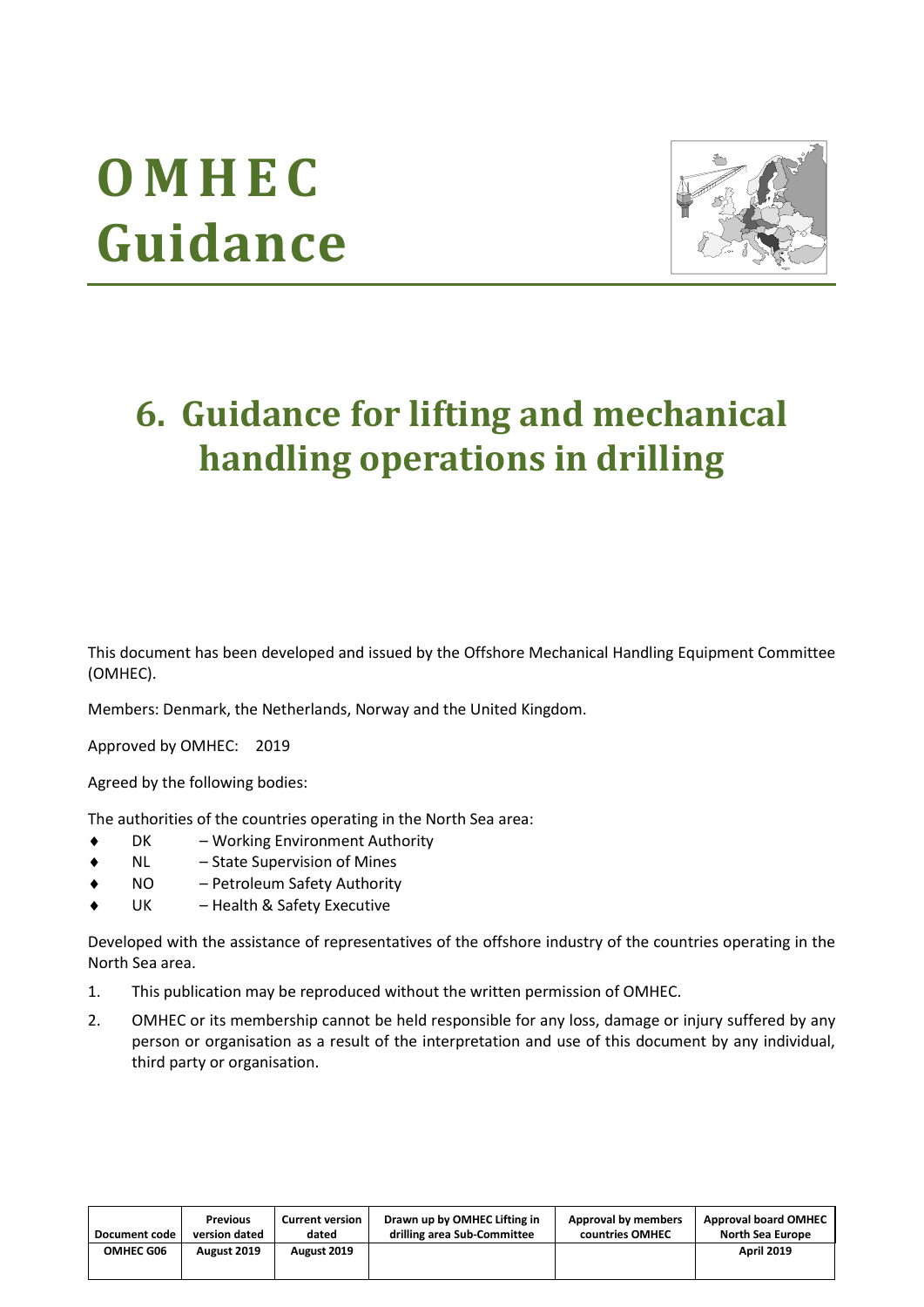| ОМНЕС<br>$\sim$ $\sim$ $\sim$ $\sim$ $\sim$ |  |
|---------------------------------------------|--|

| <b>Revision</b> | Reason  | <b>Date</b> |
|-----------------|---------|-------------|
| Rev. 0          | New ed. | 2019        |
|                 |         |             |
|                 |         |             |

| Document code    | <b>Previous</b> | <b>Current version</b> | Drawn up by OMHEC Lifting in | Approval by members | <b>Approval board OMHEC</b> |
|------------------|-----------------|------------------------|------------------------------|---------------------|-----------------------------|
|                  | version dated   | dated                  | drilling area Sub-Committee  | countries OMHEC     | North Sea Europe            |
| <b>OMHEC G06</b> | August 2019     | August 2019            |                              |                     | <b>April 2019</b>           |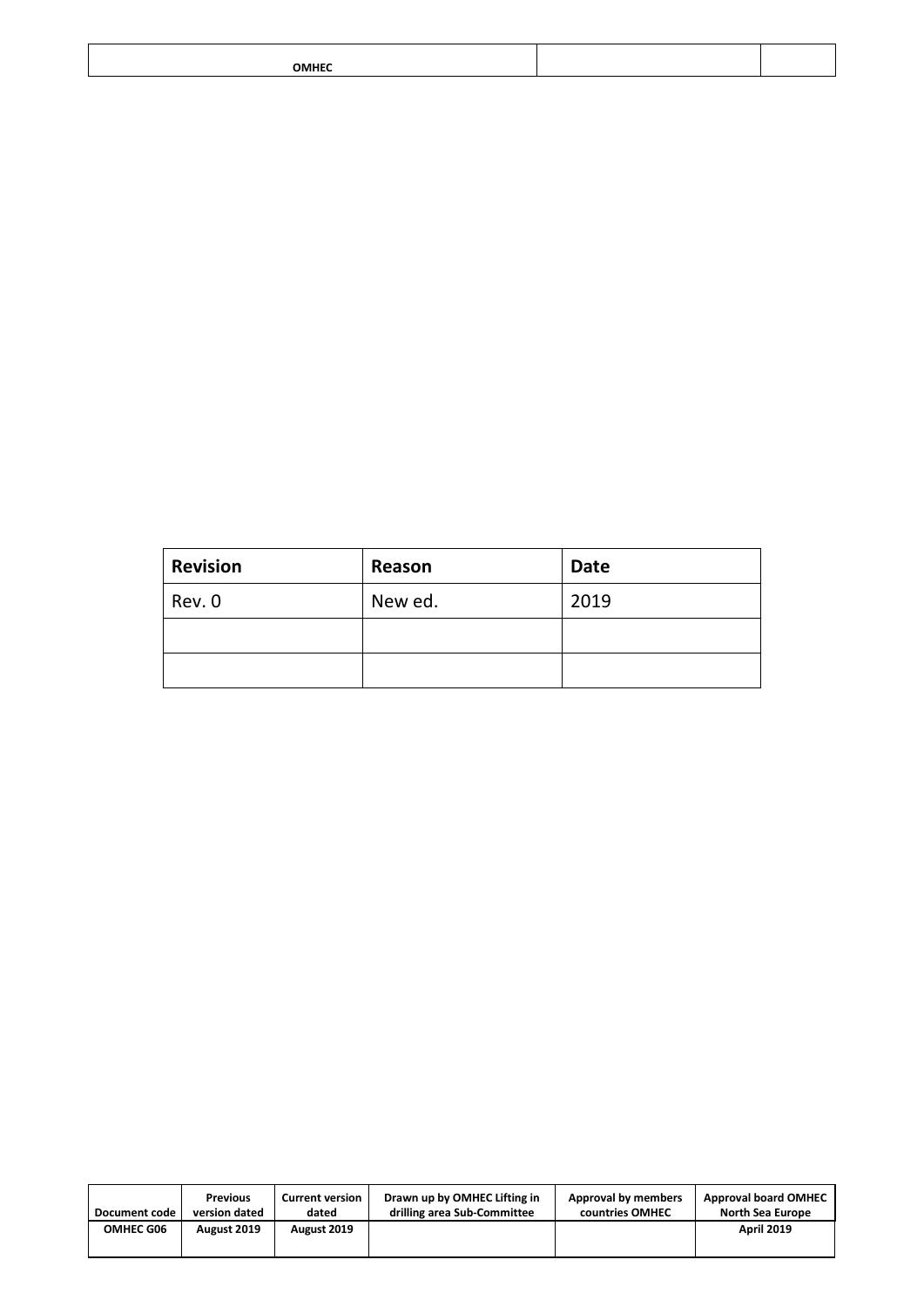|                        | Page 1 of 18 |
|------------------------|--------------|
| <b>OMHEC</b><br>______ |              |

# **Contents**

| $\mathbf{1}$            |     |  |
|-------------------------|-----|--|
|                         | 1.1 |  |
|                         | 1.2 |  |
|                         | 1.3 |  |
|                         | 1.4 |  |
|                         | 1.5 |  |
| $\overline{2}$          |     |  |
|                         | 2.1 |  |
|                         | 2.2 |  |
|                         | 2.3 |  |
|                         | 2.4 |  |
| $\overline{\mathbf{3}}$ |     |  |
|                         | 3.1 |  |
|                         | 3.2 |  |
|                         | 3.3 |  |
| 4                       |     |  |
|                         | 4.1 |  |
|                         | 4.2 |  |
|                         | 4.3 |  |
| 5                       |     |  |
| 6                       |     |  |
| 7                       |     |  |
| 8                       |     |  |
|                         | 8.1 |  |
|                         | 8.2 |  |
|                         |     |  |
| 9                       |     |  |
| 10                      |     |  |
|                         |     |  |

| Document code    | <b>Previous</b> | <b>Current version</b> | Drawn up by OMHEC Lifting in | Approval by members | <b>Approval board OMHEC</b> |
|------------------|-----------------|------------------------|------------------------------|---------------------|-----------------------------|
|                  | version dated   | dated                  | drilling area Sub-Committee  | countries OMHEC     | North Sea Europe            |
| <b>OMHEC G06</b> | August 2019     | August 2019            |                              |                     | <b>April 2019</b>           |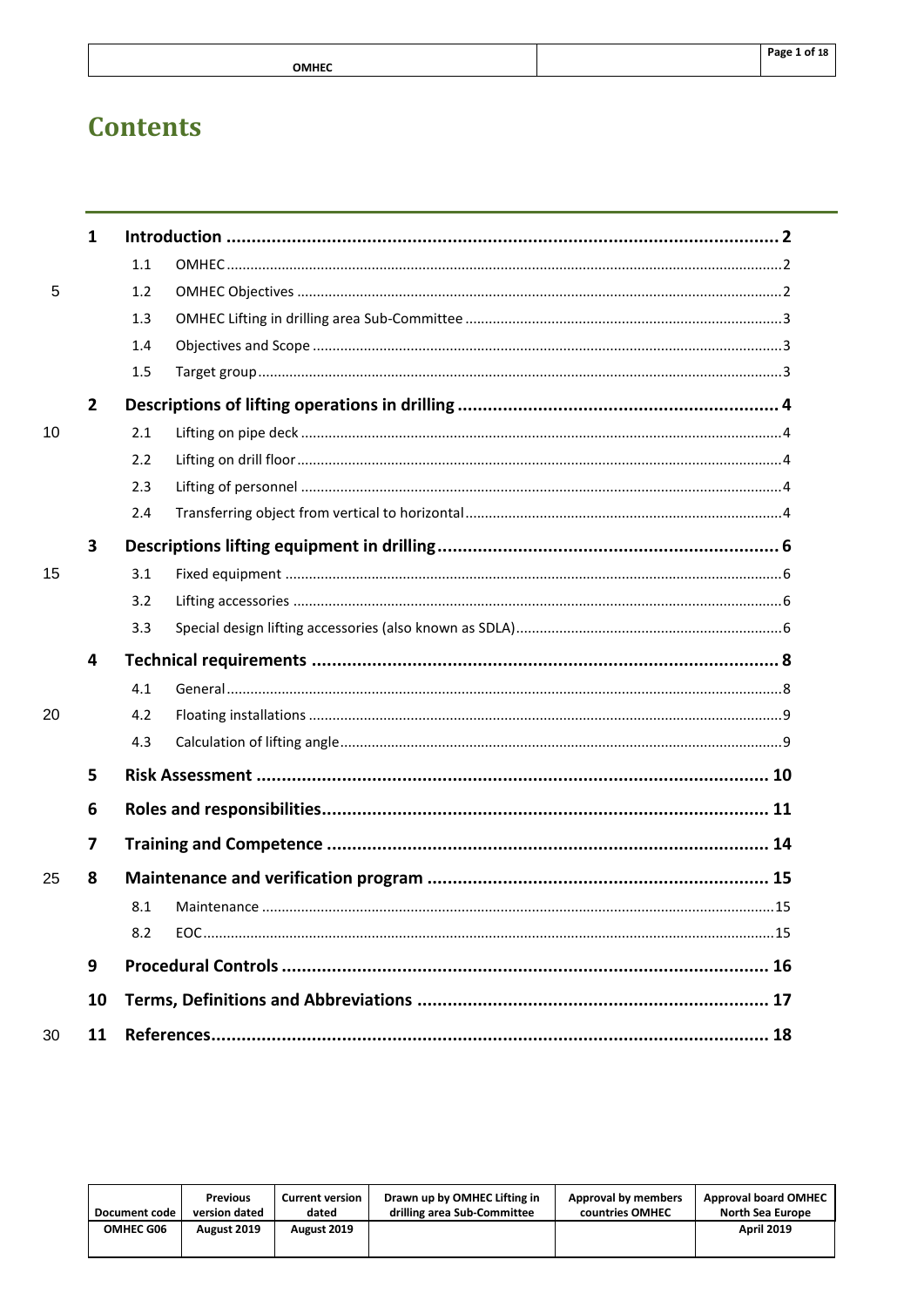# <span id="page-3-1"></span><span id="page-3-0"></span>**1 INTRODUCTION**

# **1.1 OMHEC**

The Offshore Mechanical Handling Equipment Committee (OMHEC) comprises members from the 35 United Kingdom, Norway, Denmark and the Netherlands, all of whom are involved with the safety of lifting and hoisting equipment and lifting and hoisting operations offshore.

> OMHEC is also adviser for the North Sea Offshore Authorities Forum (NSOAF) in matters related to lifting and hoisting offshore, formally stated in an agreement between the two parties and signed in the spring of 2006.

40 Members represent regulatory authorities, such as from the Danish Energy Agency, the Netherlands State Supervision of Mines, the Petroleum Safety Authority Norway and the UK Health and Safety Executive. OMHEC also includes e.g. industry organisations, independent verifications bodies, classification societies and other relevant organisations.

OMHEC wishes to express its concern with respect to the safety aspects of lifting and hoisting 45 equipment and lifting and hoisting operations offshore.

> The potential dangers that arise from the use of lifting and hoisting equipment necessitate the highest standards of safety being applied.

#### <span id="page-3-2"></span>**1.2 OMHEC Objectives**

OMHEC shall contribute to improved safety in offshore mechanical handling, lifting and hoisting 50 operations and be an arena for work, which will achieve good harmonised practices for these operations. In this respect, the exchange of knowledge and understanding of causation and practical prevention of accidents and incidents plays an important part in the committee's work.

OMHEC has, and will continue to, establish work groups comprising across the board representation from all of the participating countries in order to develop documents that will constitute advisory 55 guidance and good practice relating to lifting and hoisting equipment and their operation.

> OMHEC shall also be a centre for information exchange and discussions related to legislative policy, guidance and procedures and other issues associated with offshore lifting and hoisting equipment and their operations on fixed as well as mobile offshore units.

OMHEC shall give advice to the North Sea Offshore Authorities Forum (NSOAF) on issues related to 60 safety in lifting and hoisting equipment and their operations, both on their request, as well as being an independent organisation on its own.

> The regulatory authorities mentioned above will accept OMHEC's guidance as being good industry practice.

| Document code    | <b>Previous</b> | <b>Current version</b> | Drawn up by OMHEC Lifting in | Approval by members | <b>Approval board OMHEC</b> |
|------------------|-----------------|------------------------|------------------------------|---------------------|-----------------------------|
|                  | version dated   | dated                  | drilling area Sub-Committee  | countries OMHEC     | <b>North Sea Europe</b>     |
| <b>OMHEC G06</b> | August 2019     | August 2019            |                              |                     | <b>April 2019</b>           |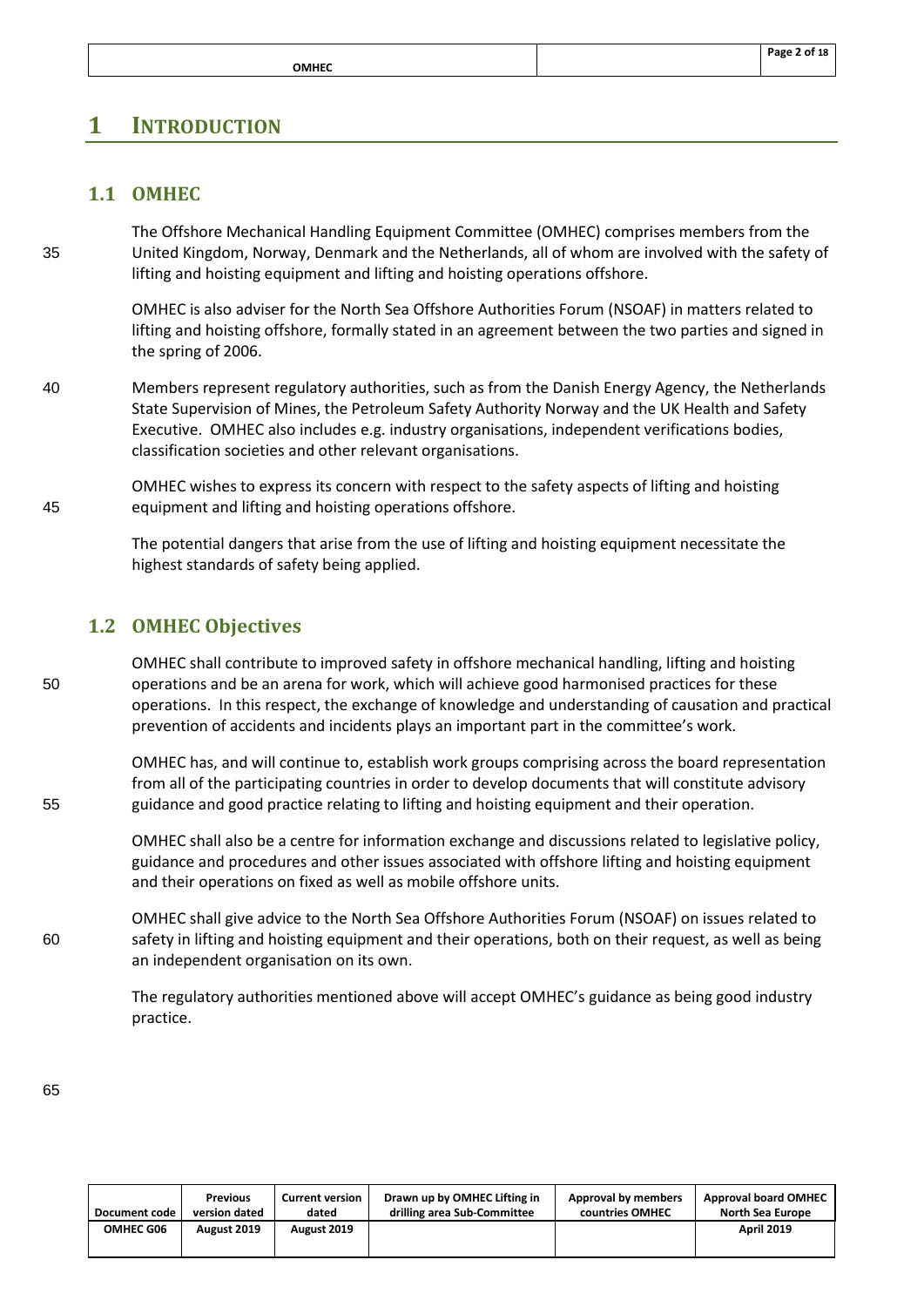|                          | Page 3 of 18 |
|--------------------------|--------------|
| <b>OMHEC</b><br>________ |              |

# <span id="page-4-0"></span>**1.3 OMHEC Lifting in drilling area Sub-Committee**

| Denmark         | Claus Schiller     | IADC / Maersk Contractors |
|-----------------|--------------------|---------------------------|
| Norway          | Kjell Gjerdrum     | NRF/Transocean            |
|                 | Sigmund Andreassen | <b>PSA</b>                |
|                 | <b>Reidar Sune</b> | <b>PSA</b>                |
|                 | Bjarte Rødne       | <b>PSA</b>                |
| The Netherlands | Patrick Mos        | NAM/Shell upstream Europe |
| United Kingdom  | Mark Ford          | <b>IMCA</b>               |

# <span id="page-4-1"></span>**1.4 Objectives and Scope**

Guidance for common understanding of standards and good practice in relations to lifting and mechanical handling operations in the drilling area on fixed and offshore mobile drilling units. National regulations need to be followed in addition to this guidance document.

# <span id="page-4-2"></span>**1.5 Target group**

#### 75

70

The target group for this document is users and responsible leaders of lifting and pipe handling operations in drilling and well.

| Document code    | <b>Previous</b> | <b>Current version</b> | Drawn up by OMHEC Lifting in | Approval by members | <b>Approval board OMHEC</b> |
|------------------|-----------------|------------------------|------------------------------|---------------------|-----------------------------|
|                  | version dated   | dated                  | drilling area Sub-Committee  | countries OMHEC     | <b>North Sea Europe</b>     |
| <b>OMHEC G06</b> | August 2019     | August 2019            |                              |                     | <b>April 2019</b>           |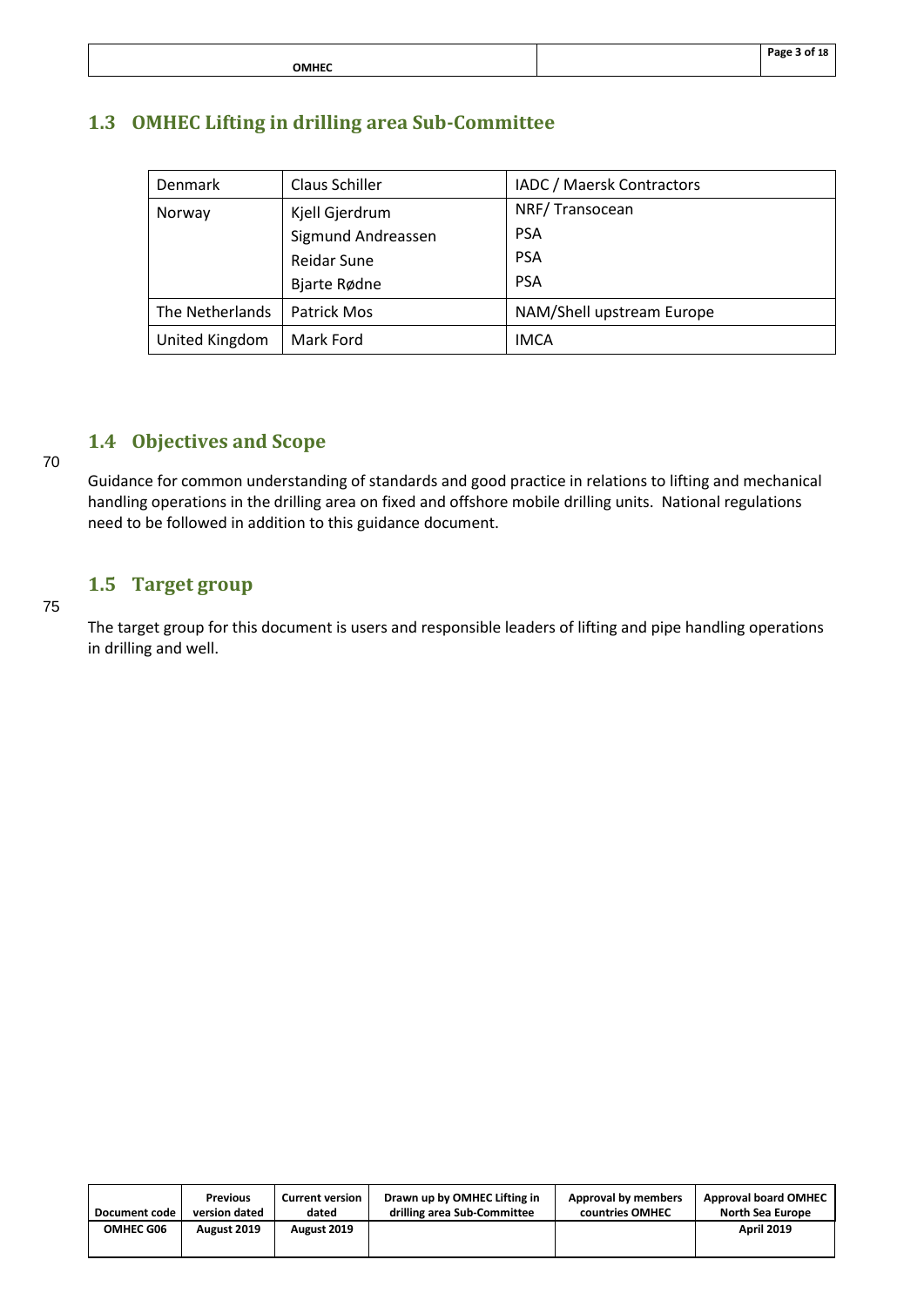# <span id="page-5-0"></span>**2 DESCRIPTIONS OF LIFTING OPERATIONS IN DRILLING**

80

#### **General**

<span id="page-5-1"></span>All use, maintenance, storage and inspection of lifting equipment shall be in accordance with Manufacturer's manual. All lifting equipment must undergo pre- and post-use inspection.

#### 85 **2.1 Lifting on pipe deck**

Lifting on pipe deck is carried out using either the offshore crane or specially designed pipe handling cranes. Handling of pipes and tubulars on pipe deck are normally carried out in horizontal position until reaching drill floor where it is lifted in to vertical position by means of various equipment e.g. special designed lifting 90 accessories (SDLA).

# <span id="page-5-2"></span>**2.2 Lifting on drill floor**

All lifting activities that are carried out to bring tools in to the drilling operations are considered lifting operation.

95 Lifting on drill floor is carried out either with SDLA for positioning of pipe. Lifting with winches or lifting with the drilling system.

# <span id="page-5-3"></span>**2.3 Lifting of personnel**

Lifting of personnel shall be avoided unless the risk has been demonstrated as being as low as is reasonably 100 practicable.

Lifting of personnel shall be according to a specific personnel lift plan for that lift. Lifted personnel shall be properly secured with lanyards unless written procedures and risk assessment require otherwise.

105 Lifting of personnel on the drill floor is normally carried out by using man riding winch or a cherry picker (MEWP).

The equipment used for lifting personnel for work and for personnel transfer shall be specifically designed, approved/certified and clearly marked as suitable for personnel lifting. Any equipment not so marked shall

110 not be used for personnel lifting. Lifting accessories and lifted equipment used for lifting people shall not be used for any other purpose. The factor of safety required for lifting people shall be higher than that for lifting normal loads, typically this is double for personnel lifting activities. References to relevant content in OMHEC guidance no. 05 lifting of personnel offshore.

#### <span id="page-5-4"></span>**2.4 Transferring object from vertical to horizontal**

115

Lifting of pipes up to drill floor and on drill floor in the North Sea drilling installations has for many years been a debated topic. Some countries have defined drilling equipment such as lifting nipples and lifting subs as lifting equipment, in order to get more focus on safety in handling of this type of equipment.

| Document code | <b>Previous</b> | <b>Current version</b> | Drawn up by OMHEC Lifting in | Approval by members | <b>Approval board OMHEC</b> |
|---------------|-----------------|------------------------|------------------------------|---------------------|-----------------------------|
|               | version dated   | dated                  | drilling area Sub-Committee  | countries OMHEC     | North Sea Europe            |
| OMHEC G06     | August 2019     | August 2019            |                              |                     | <b>April 2019</b>           |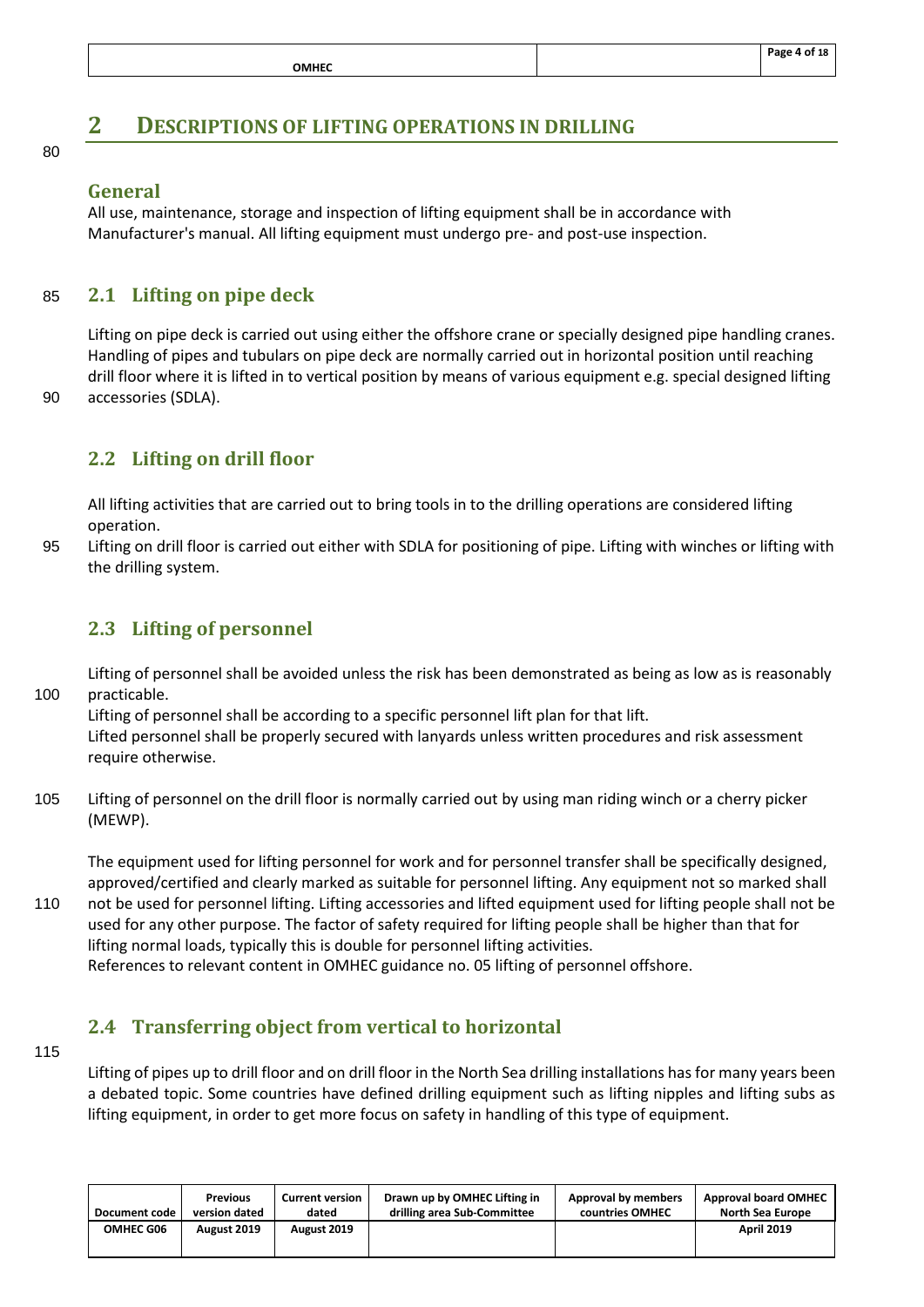|              | Dage<br>18<br>. |
|--------------|-----------------|
| <b>OMHEC</b> |                 |
|              |                 |

120 Experience has shown that lifting from horizontal to vertical position gives the lifted object high stress. Special attention must be made to lifting caps.

Some equipment is not constructed to lift from vertical to horizontal position.



125 Example of lifting nipple used for lifting of pipes from vertical to horizontal positions.



| Document code    | <b>Previous</b> | <b>Current version</b> | Drawn up by OMHEC Lifting in | Approval by members | <b>Approval board OMHEC</b> |
|------------------|-----------------|------------------------|------------------------------|---------------------|-----------------------------|
|                  | version dated   | dated                  | drilling area Sub-Committee  | countries OMHEC     | North Sea Europe            |
| <b>OMHEC G06</b> | August 2019     | August 2019            |                              |                     | <b>April 2019</b>           |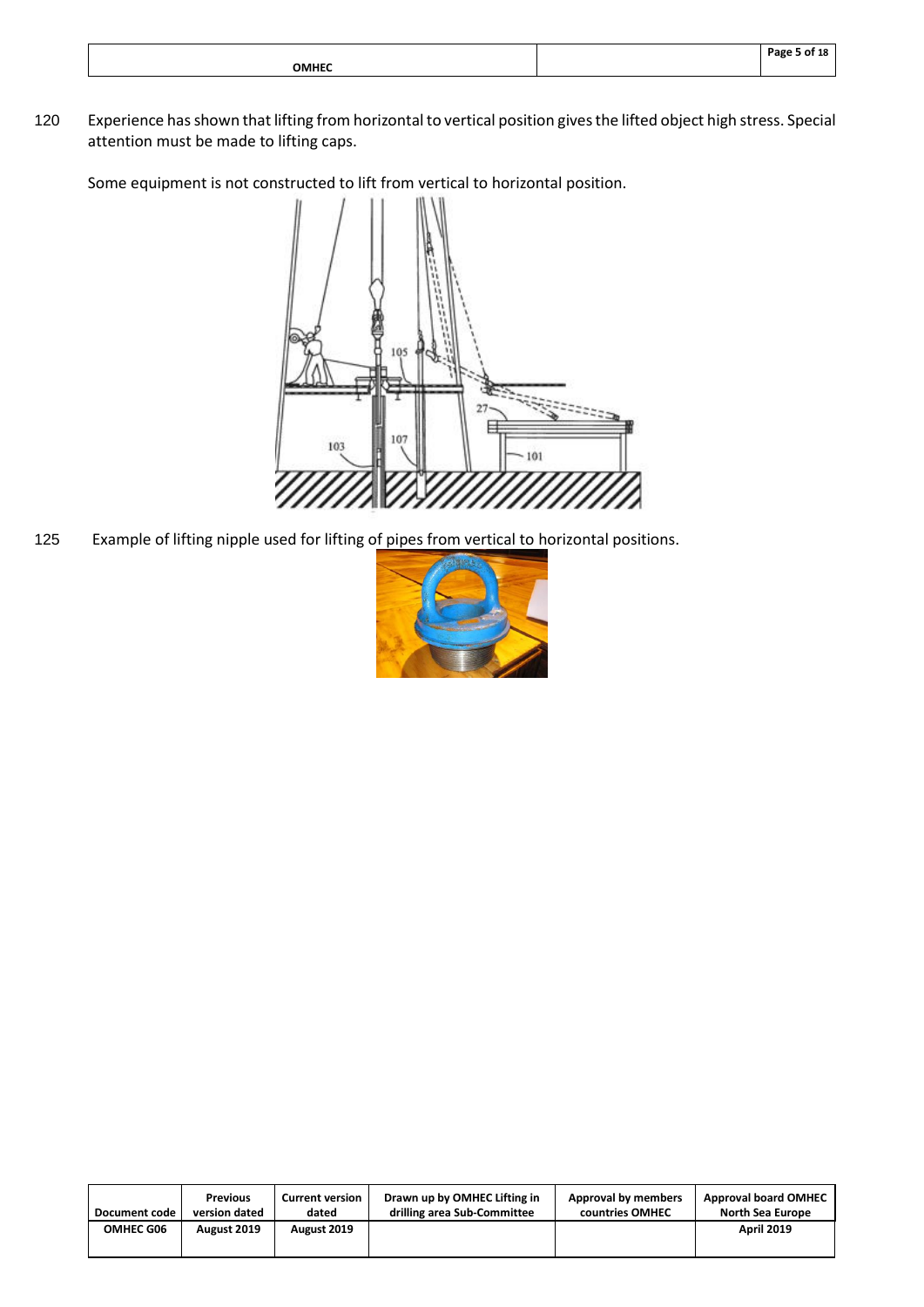|              | Page 6 of 18 |
|--------------|--------------|
| <b>OMHEC</b> |              |

# <span id="page-7-0"></span>**3 DESCRIPTIONS LIFTING EQUIPMENT IN DRILLING**

130 Manufacturers of lifting equipment in drilling shall have in effect a quality assurance system according to a recognised standard, i.e. EN-ISO 9001, so that organisations that purchase and operate lifting equipment in drilling can be assured that necessary quality is achieved. Manufactures must carry out risk assessment in according to EN 12100 on all lifting equipment and lifting accessories.

#### <span id="page-7-1"></span>**3.1 Fixed equipment**

135

Examples of fixed equipment:

- Crown block
- Travelling block
- Link adapter 140 Drilling hook
	- Tubing hook
	- Gripping claw Swivel
	- Heave compensator
	- Deadline anchor
- 145 Draw works
	- Top drive rotary system
		- Personnel winches
		- Work winches
	- Pipe handling equipment
- 150 Eagle crane
	- Lifting platform
		- Cherry picker
			- Pipe handling crane

#### <span id="page-7-2"></span>155 **3.2 Lifting accessories**

Examples of lifting accessories: Lifting nipples and lifting caps **Shackles** 160 Wire rope slings Fibre rope slings

# <span id="page-7-3"></span>**3.3 Special design lifting accessories (also known as SDLA)**

Examples of SDLA:

165 Various elevators for tubulars Elevator link (Bails) Block-to-hook adapter [Elevator Spiders and FMS](https://www.nov.com/Segments/Rig_Systems/Offshore/Handling_Tools/Elevator_Spiders_and_FMS/Elevator_Spiders_and_FMS.aspx)  Power Slips 170 Drilling equipment Wireline equipment

| Document code    | <b>Previous</b> | <b>Current version</b> | Drawn up by OMHEC Lifting in | Approval by members | <b>Approval board OMHEC</b> |
|------------------|-----------------|------------------------|------------------------------|---------------------|-----------------------------|
|                  | version dated   | dated                  | drilling area Sub-Committee  | countries OMHEC     | North Sea Europe            |
| <b>OMHEC G06</b> | August 2019     | August 2019            |                              |                     | <b>April 2019</b>           |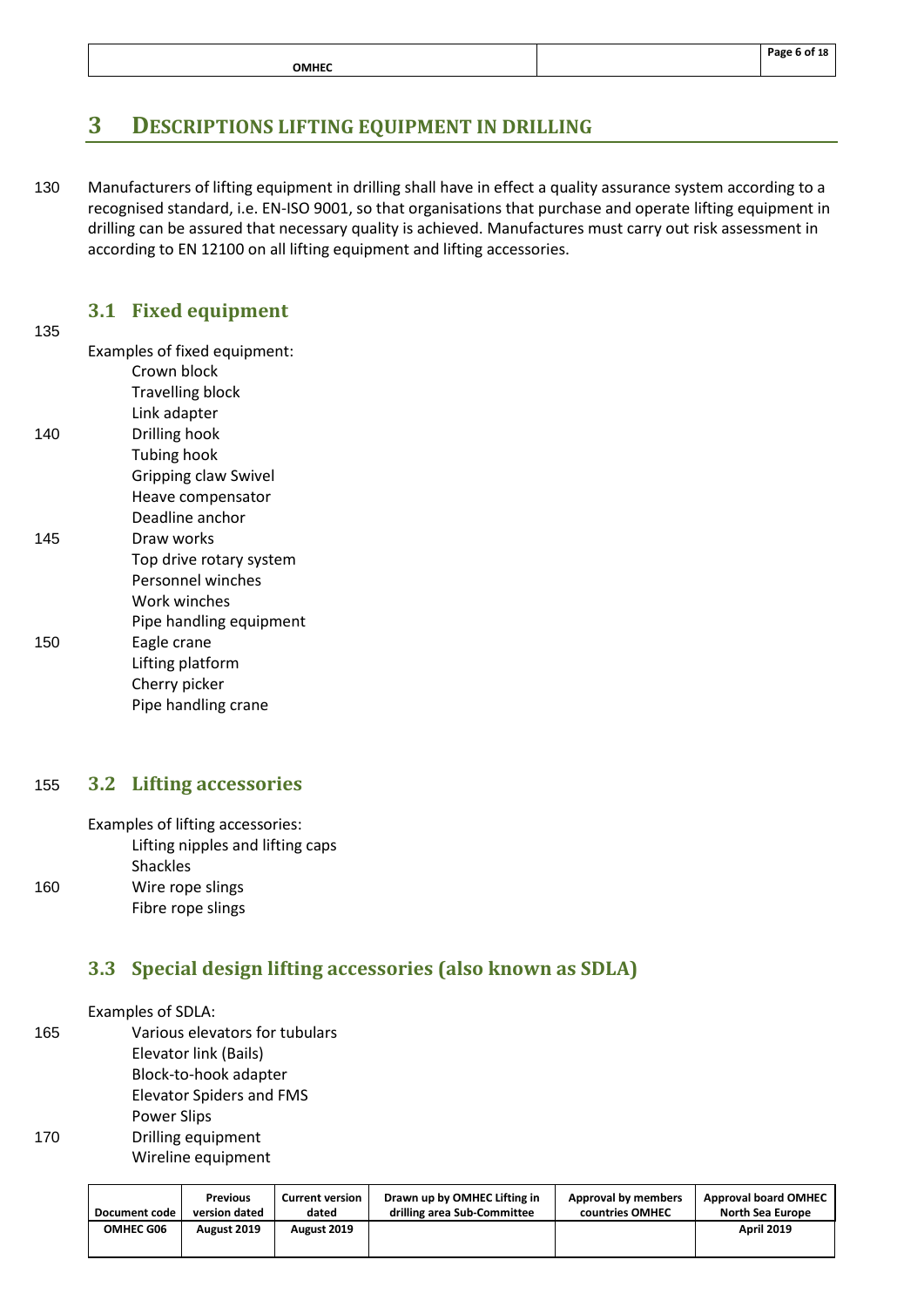| мı<br>٠ |
|---------|
|---------|

**Page 7 of 18**

Examples to visualize the equipment:

#### **Examples SDLA and Drilling/Well equipment**  $10$

| <b>TYPE</b>                                                                                                                       |             |  |
|-----------------------------------------------------------------------------------------------------------------------------------|-------------|--|
| <b>SDLA</b><br>(Liting Nipples, Caps,<br>Plugs, Riser Running<br>Tool, Elevator, Links<br>$(Ba  a)$ .                             | hos<br>Pin. |  |
| Drilling equipment.<br>(X-overs, Lift Subs,<br>Running, Retrieving.<br>Setting-, and<br>Handing tools,<br>Casing Handing<br>Plug) |             |  |
| <b>Wireline</b><br>equipment,<br>Including Cable<br><b>Heads</b>                                                                  |             |  |

| Document code    | <b>Previous</b> | <b>Current version</b> | Drawn up by OMHEC Lifting in | Approval by members | <b>Approval board OMHEC</b> |
|------------------|-----------------|------------------------|------------------------------|---------------------|-----------------------------|
|                  | version dated   | dated                  | drilling area Sub-Committee  | countries OMHEC     | North Sea Europe            |
| <b>OMHEC G06</b> | August 2019     | August 2019            |                              |                     | <b>April 2019</b>           |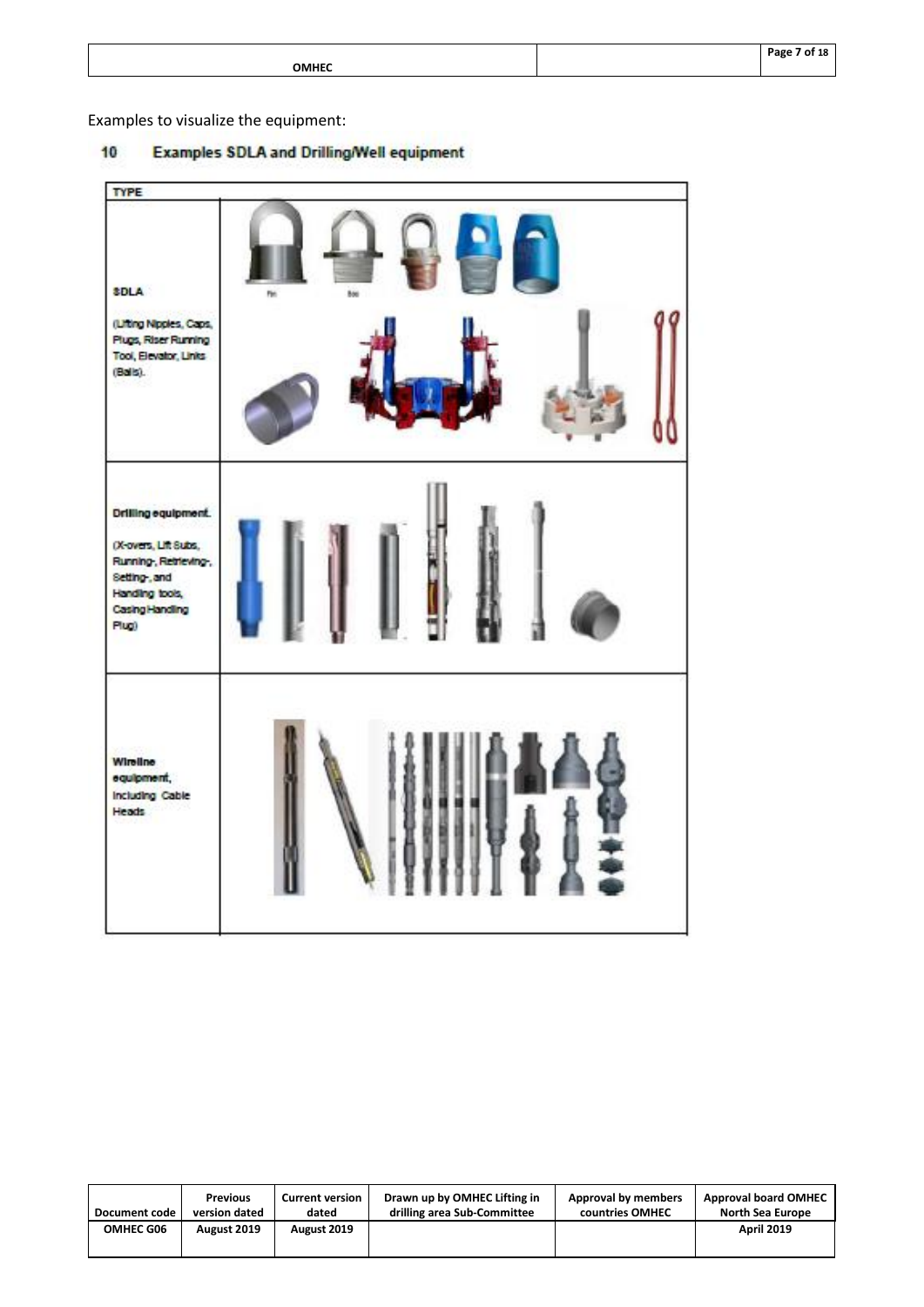# <span id="page-9-0"></span>**4 TECHNICAL REQUIREMENTS**

175

# <span id="page-9-1"></span>**4.1 General**

Use of lifting equipment in drilling is potentially a high-risk activity and must be risk evaluated. Lifting equipment must be designed to a recognized standard. All lifting equipment shall be delivered to 180 machinery directive with a CE marking and user manual supplied with a certificate from an EOC.

Instructions for the lifting equipment and the SDLA shall be available to users. Language must be in according to national regulations.

185 Use and daily check of lifting equipment and SDLA must be in accordance with the manufacturer's operating instructions and requirements in this guidance document. In addition, relevant parts of recognized learning materials might be used.

Requirements for use and maintenance of specially designed lifting accessories in drilling area (SDLA).

- 190 Operationally responsible should verify that all users are familiar with user instructions and operational restrictions;
	- Locking mechanisms, fuses and coupling mechanisms must be verified;
- In case of routine change of items in power-operated lifting gear, there must be sufficient barrier to accidental operation. When installing or replacing items, the lifting gear must be located at the correct 195 working height for the user;
- 
- When assembling or replacing items, the correct type of item must be verified by a buddy check

Lifting equipment for use in the drilling area such as SDLA and other specially designed lifting equipment should be stored in a suitable area. The identification of safe working load (SWL), operating mode and 200 configuration for the safe use of equipment, is required to ensure that lifting equipment and accessories are used only within the range of operating parameters appropriate to their safe use. All equipment and accessories provided should be clearly and permanently marked with their SWL (or WLL) and unique identification markings.

The marking of equipment should not damage it or alter its use. All lifting equipment should be 205 appropriately colour coded. The colour codes scheme should be explained to all personnel who use lifting equipment. The current colour should be displayed in prominent places around the drilling area. The aim

is to inform and remind personnel of the prevailing colour during a given period.

Before and after use, the user must inspect lifting equipment and SDLA for proper marking, possible 210 overload, wear or damage. The user is responsible for bringing equipment back to the place of storage after use.

Defective and damaged lifting equipment and SDLA shall be clearly marked and stored in a dedicated area. Lifting appliances and SDLA that are deemed not fit for use should be stored in a separate quarantine area.

215 The accessories should be suitably marked as quarantined equipment and appropriately colour coded. The quarantine area should be clearly identified and be properly secured to prevent unauthorised access to avoid quarantined equipment being used.

Any rigging found to be, or suspected of being, damaged or out of certification, should be placed in the quarantine area and the lifting register updated to show that the item has been quarantined and the

220 reason why it is considered unserviceable.

| Document code | <b>Previous</b> | <b>Current version</b> | Drawn up by OMHEC Lifting in | Approval by members | <b>Approval board OMHEC</b> |
|---------------|-----------------|------------------------|------------------------------|---------------------|-----------------------------|
|               | version dated   | dated                  | drilling area Sub-Committee  | countries OMHEC     | North Sea Europe            |
| OMHEC G06     | August 2019     | August 2019            |                              |                     | <b>April 2019</b>           |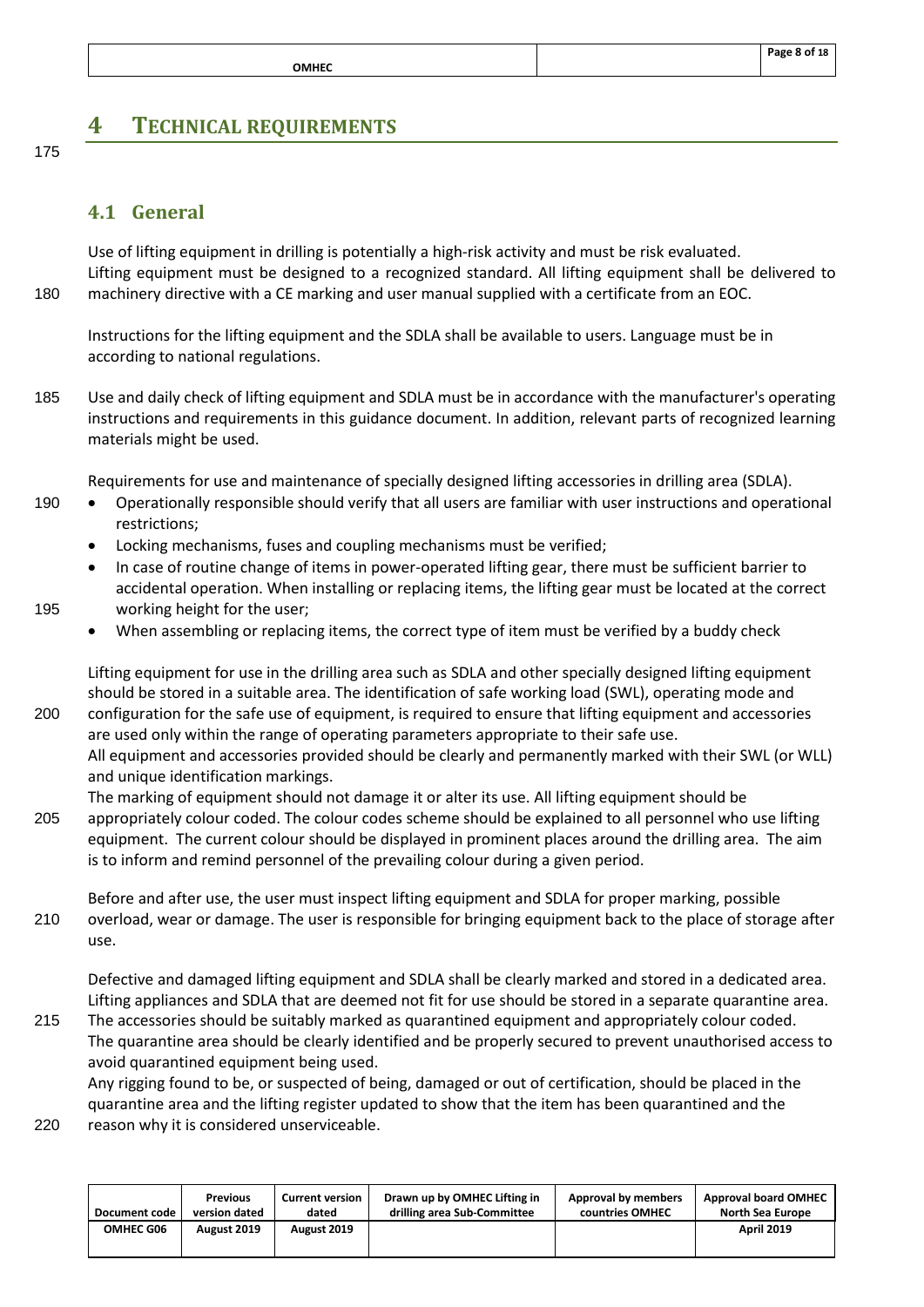|              | Page 9 of 18 |
|--------------|--------------|
| <b>OMHEC</b> |              |

# <span id="page-10-0"></span>**4.2 Floating installations**

On floating installations, the movement of the installation must be taken into considerations, both for the operational and technical solutions in selection of lifting equipment and when setting the safety factor for 225 the equipment.

# <span id="page-10-1"></span>**4.3 Calculation of lifting angle**

The use of equipment and possible limitations shall be described in the user manual.

When using lifting equipment and SDLA the user must take in to consideration reduction of SWL due to 230 orientation and lifting angles. (As illustrated below.)

If equipment does not have an angle, calculations must be carried out on the equipment before use.

Example of calculation of lifting angle when lifting from vertical to horizontal lift<br>  $\sqrt{\frac{2\pi}{n}}$ 



235

#### Examples of load reduction for lifting caps in different orientations.

|                     |      | <b>MAXIMUM SWL IN DIFFERENT LOAD DIRECTIONS</b> |        |
|---------------------|------|-------------------------------------------------|--------|
| <b>LIFTING BAIL</b> |      |                                                 |        |
| 6 5/8" REG BOX      | 6 T  | 5T                                              | 255 kg |
| 6 5/8" REG PIN      | 6 T  | 5.2T                                            | 615 kg |
| <b>DS-50 BOX</b>    | 4.3T | 3.6T                                            | 285 kg |
| <b>DS-50 PIN</b>    | 3.5T | 2.3T                                            | 140 kg |
| <b>MT-57 BOX</b>    | 6 T  | 5.2T                                            | 520 kg |
| <b>MT-57 PIN</b>    | 6 T  | 5.2T                                            | 520 kg |
| <b>NC-38 BOX</b>    | 4.1T | 2.4T                                            | 165 kg |
| NC-38 PIN           | 3.5T | 2.2T                                            | 115 kg |
| 7 5/8" REG BOX      | 6.2T | 5.1T                                            | 260 kg |
| 7 5/8" REG PIN      | 6.2T | 5.3T                                            | 480 kg |

Table 2-2: Maximum SWL for different load directions, calibrated from calculations and resulting utility ratio and

| Document code    | <b>Previous</b> | <b>Current version</b> | Drawn up by OMHEC Lifting in | Approval by members | <b>Approval board OMHEC</b> |
|------------------|-----------------|------------------------|------------------------------|---------------------|-----------------------------|
|                  | version dated   | dated                  | drilling area Sub-Committee  | countries OMHEC     | North Sea Europe            |
| <b>OMHEC G06</b> | August 2019     | August 2019            |                              |                     | <b>April 2019</b>           |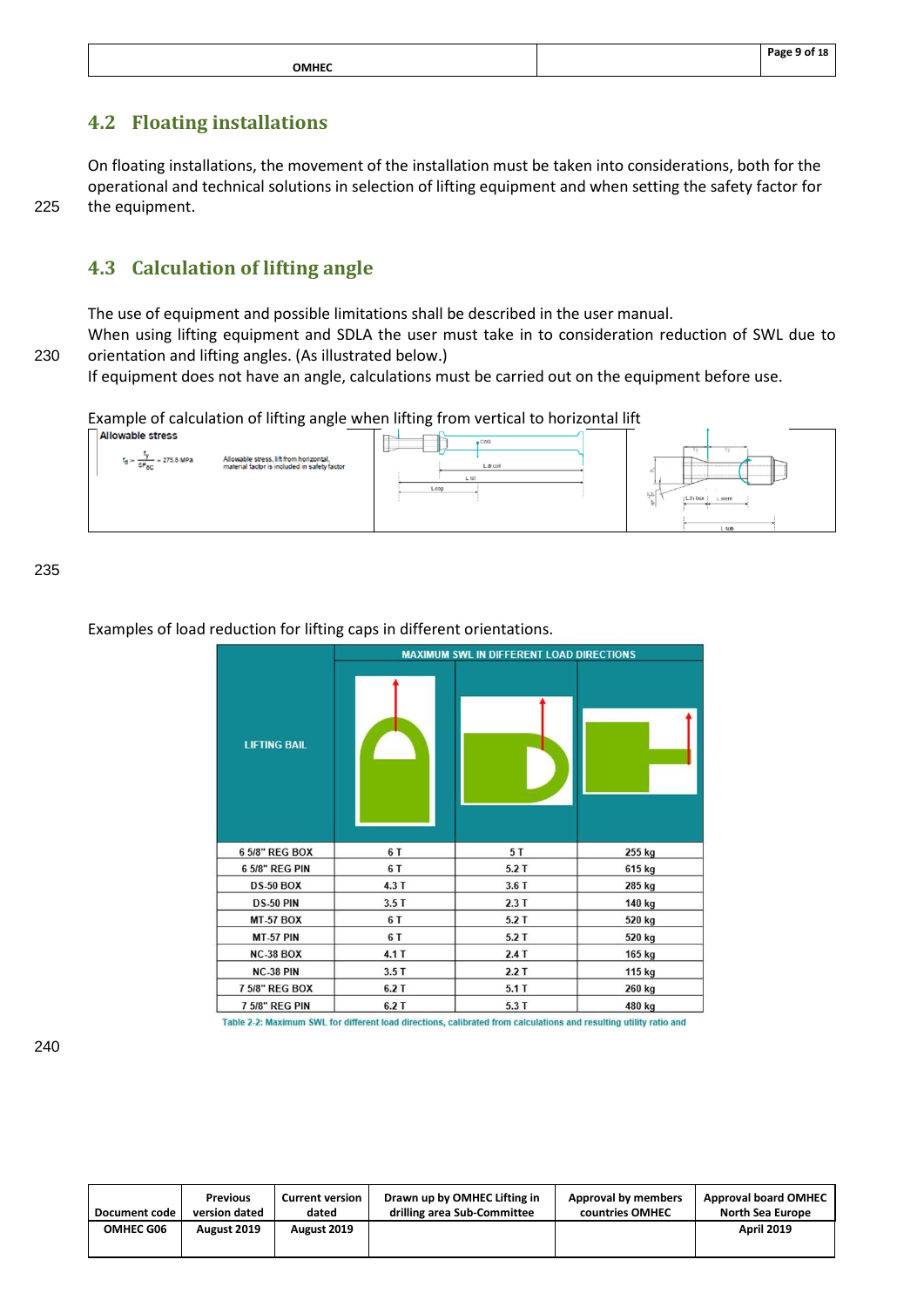|       | Page 10 of 18 |
|-------|---------------|
| OMHEC |               |

# <span id="page-11-0"></span>**5 RISK ASSESSMENT**

Risk assessment to be used during design to avoid failures due to known failure modes and form the basis 245 for risk-based maintenance and risk-based inspection. The failure mode effect analysis (FMEA) should also consider factors that may be present during the unintended use of lifting equipment in drilling.

A suitable documented risk assessment is needed for any lifting operation. However, this may already exist. For example, for a routine lift it may be in the form of a HIRA (*Hazard Identification and Risk*  250 *Assessment)* document or an operational review document. If a risk assessment already exists, then it should be reviewed for its applicability to the current situation prior to carrying out the lift. The assessment of lifting equipment should also be included in the JRA.

The competent person, together with the lifting team, should carry out a site specific JRA before the work begins. The competent person should ensure that appropriate controls are in place for those hazards

255 identified in the written risk assessment such that the risks are managed as an integral part of the lift plan.

The purpose of risk mapping is to try to identify all potential hazards under all imaginable conditions and initiate measures to reduce or eliminate these.

The different methods of risk mapping can be used for all types of lifting operations. This mapping is 260 particularly relevant

- if available procedures and work descriptions are inadequate,
- if the operation involves new and unpredictable risk elements,
- if it is proposed to alter equipment, develop new equipment, or assess the interaction between new solutions and the equipment already in operation,
- 265 when ensuring that the equipment used is suitable for the purpose, and that the equipment is used correctly,
	- when there is an increasing fault frequency or increased risk during certain operations.

With all risk mapping, it is particularly important to involve personnel with operational experience.

| Document code    | <b>Previous</b> | <b>Current version</b> | Drawn up by OMHEC Lifting in | Approval by members | <b>Approval board OMHEC</b> |
|------------------|-----------------|------------------------|------------------------------|---------------------|-----------------------------|
|                  | version dated   | dated                  | drilling area Sub-Committee  | countries OMHEC     | <b>North Sea Europe</b>     |
| <b>OMHEC G06</b> | August 2019     | August 2019            |                              |                     | <b>April 2019</b>           |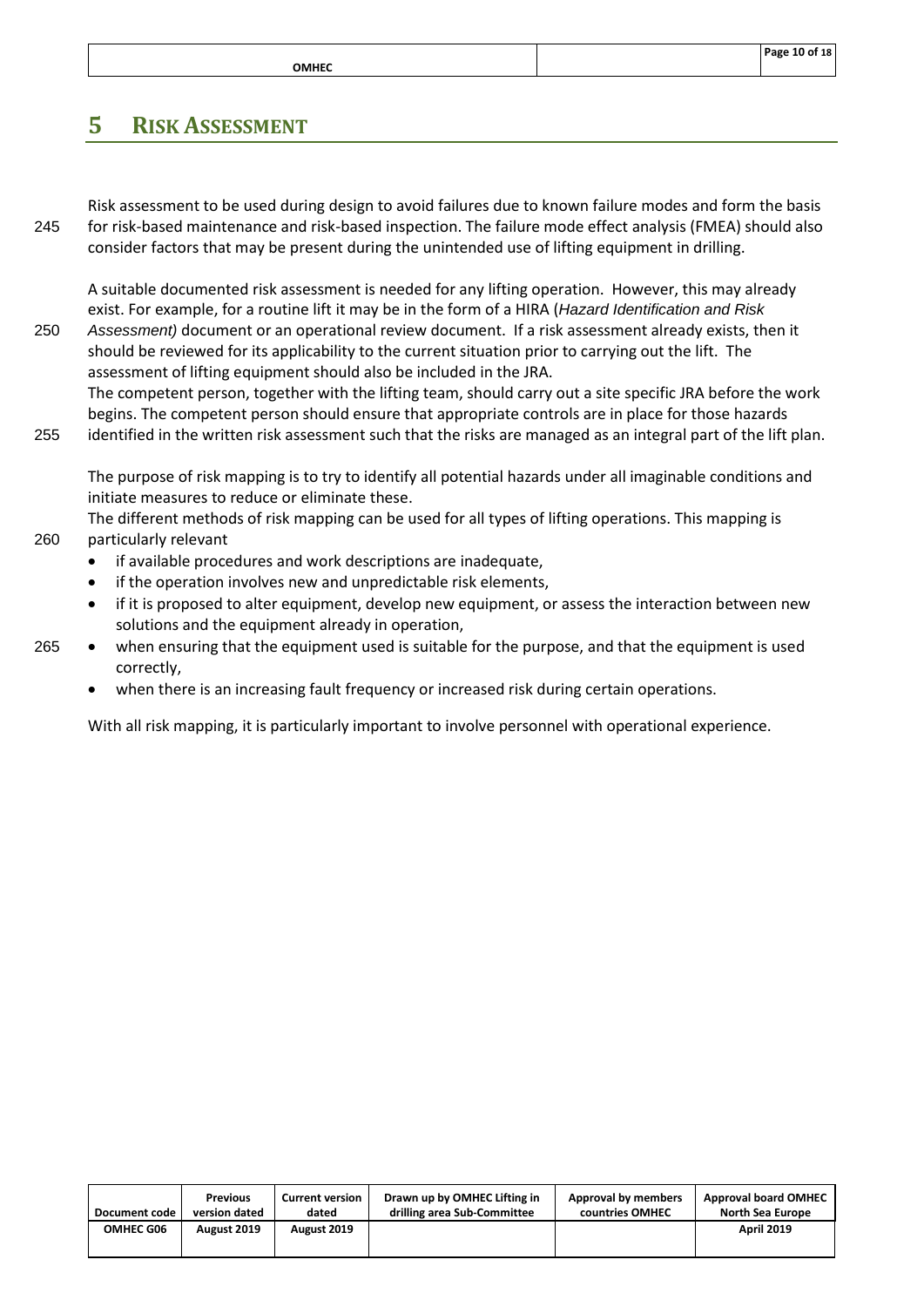|                        | Page 11 of 18 |
|------------------------|---------------|
| <b>OMHEC</b><br>______ |               |

# <span id="page-12-0"></span><sup>270</sup> **6 ROLES AND RESPONSIBILITIES**

Only suitably trained and experienced personnel should be selected, that is, those who:

- have had their competence to supervise and/or perform the type of lifts identified as satisfactory for the specific operation;
- 275 have experience of, and demonstrated competency in, the safe use and operation of the equipment and techniques required to perform the subject lift in the prevailing situation and conditions.

If any personnel in a lifting team considers that the operation exceeds their level of competency or experience, they should stop the operation until a suitable person with the required competence and 280 experience is able to assist or take over.

Appropriate personnel in the lifting team should attend and participate in pre-lift meetings, carry out preuse inspections of lifting equipment and if required, assist with the lifting operation.

#### 285 Offshore Installation Manager

In charge of the installation and responsible for implementing these lifting procedures.

- Ensure compliance with the standards in his manual
- Establish, implement and maintain rig specific governing documents
- Ensure that there are sufficient and qualified personnel available to carry out lifting operations safely
- 290 Designate technical and operational responsible persons for all lifting appliance and lifting operations on the installation. The responsibility shall be linked to job position (s) on board the installation
	- Ensure that the responsible persons have the proper authority
- 295 Senior Toolpusher

Exercise overall operational management of the lifting operations on drill floor and moon pool.

- Ensure overall planning and execution of lifting operations on drill floor and moon pool and assess the safety in connection with simultaneous operations.
- Ensure sufficient information exchange between shifts.
- 300 Ensure that the lifting operations are executed with sufficient and qualified personnel on drill floor and moon pool.
	- Assess whether a lifting appliance can be classified as a "simple lifting appliance" on drill floor and moon pool
- Is responsible for ensuring these procedures are understood and implemented by the personnel 305 involved in the operation on drill floor and moon pool.
	- Is responsible for approving temporary lifting arrangements on drill floor and moon pool.

#### Crane Operator and Lifting Appliance Operator

In charge of and ensure the safety of each and every lift.

- 310 Plan each lifting operation.
	- Select appropriate lifting gear.
	- Ensure that the lifting appliance and lifting gear are in good condition for their purpose and in accordance with the manufacturer's instructions for use, specifications and instructions.
	- Ensure that the lifting appliance is maintained in accordance with the maintenance program.
- 315 Carry out first line maintenance, or ensure that first line maintenance is carried out, in accordance with the maintenance program.
	- Carry out pre-use check of the lifting appliance.
	- Ensure necessary announcement of ongoing lifting operations.

| Document code    | <b>Previous</b> | <b>Current version</b> | Drawn up by OMHEC Lifting in | Approval by members | <b>Approval board OMHEC</b> |
|------------------|-----------------|------------------------|------------------------------|---------------------|-----------------------------|
|                  | version dated   | dated                  | drilling area Sub-Committee  | countries OMHEC     | <b>North Sea Europe</b>     |
| <b>OMHEC G06</b> | August 2019     | August 2019            |                              |                     | <b>April 2019</b>           |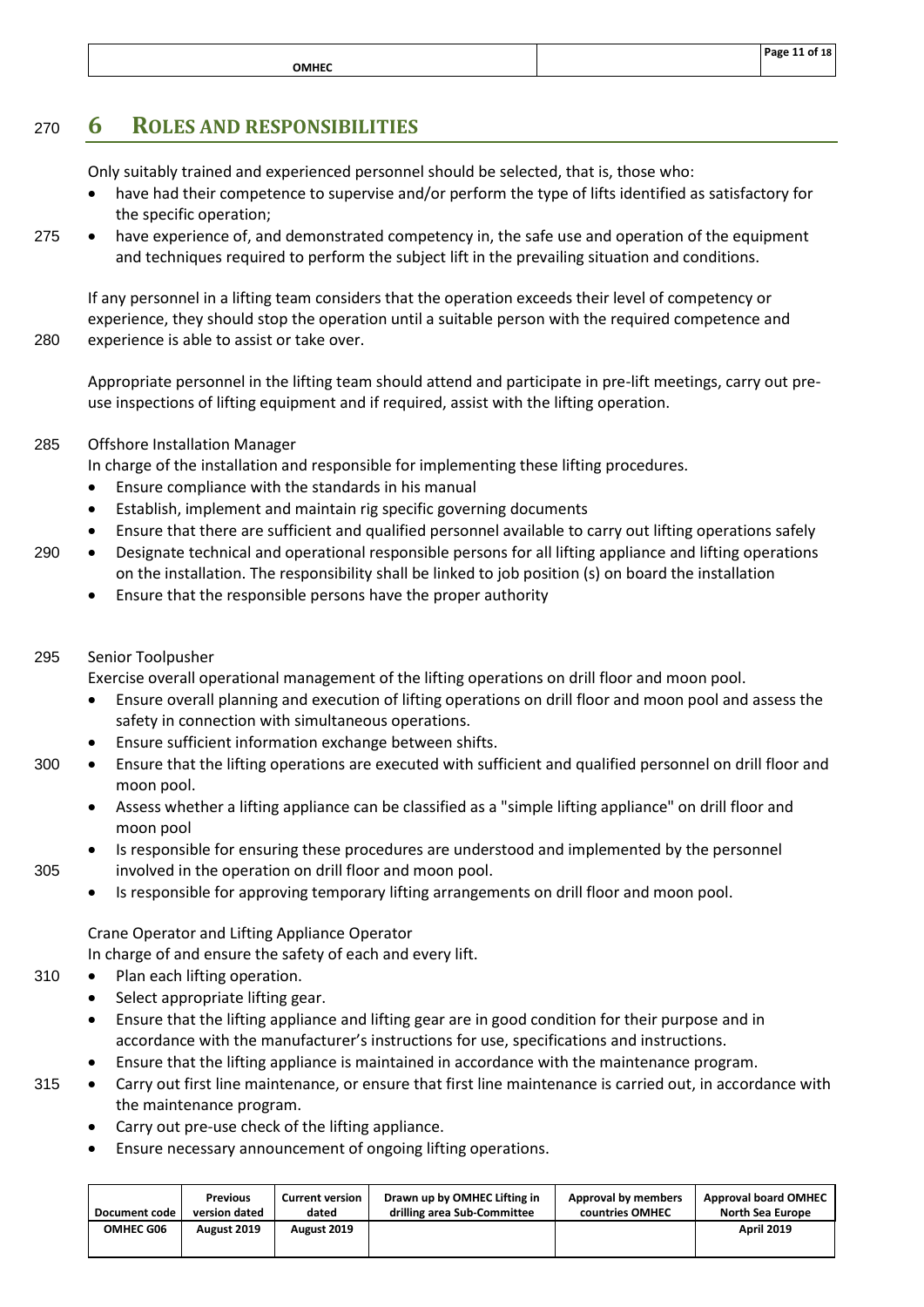|              | Door<br>. 18<br>וח |
|--------------|--------------------|
| <b>OMHEC</b> |                    |
|              |                    |

- Ensure that necessary communications are established between all personnel involved in the 320 operation.
	- Coordinate the lifting operation in relation to other ongoing activities.
	- Operate the lifting appliance and lifting gear correctly in accordance with the manufacturer's instructions for use and this procedure.
	- Abide instructions and signals from the Banksman and obey stop signal no matter who gives it.
- 325 Operate the equipment in accordance with the capacities and limitations that apply for the lifting appliance.
	- Stop a lifting operation if there is doubt about safety. The operation shall not recommence before safety is addressed and re-established.
	- Carry out post-use check of the lifting appliance.
- 330 Keep a daily log where this is a requirement.

#### Banksman

Participate in the planning of each lifting operation.

Clear the travel path and ensure necessary barriers to keep personnel who are not involved in the lifting 335 operation outside the exposed area.

- Ensure that the Slingers is in a safe area when lifting and lowering load.
- Maintain visual and radio contact with the lifting Appliance Operator and with the Slingers at the beginning and end of the lift.
- Give the start signal and direct the safe movement of the lifting appliance and hook load in accordance 340 with this procedure.
	- Inform all persons involved in the lifting operation about the identity of the new Banksman when changing over. The new Banksman shall confirm that he is taking over responsibility.
	- Participants in lifting operations and their roles can be made known through the wearing of special clothing, such as a reflective vest, hardhat or similar.

345

#### Slingers / rigger

Participate in the planning of each lifting operation. Select and use lifting gear in accordance with the manufacturer`s instructions for use and this procedure.

- Carry out pre-use and post-use check of the lifting gear.
- 350 Ensure that load and load carrier are properly prepared and secured before the lifting operation commences.
	- Hook on and unhook slings to and from the load and to and from the crane hook or lifting gear.
	- Notify the Banksman when the load is ready for lifting and when the hook is released after the load has been landed.

355

#### Driller

In charge of and ensure the safety of each and every lift on drill floor.

- Plan each lifting operation on drill floor.
- Select appropriate lifting gear.
- 360 Ensure that the lifting appliance and lifting gear are in good condition for their purpose and in accordance with the manufacturer's instructions for use, specifications and instructions
	- Ensure that the lifting appliance is maintained in accordance with the maintenance program.
	- Ensure that first line maintenance is carried out, in accordance with the maintenance program.
	- Ensure necessary announcement of ongoing lifting operations.
- 365 Ensure that necessary communications are established between all personnel involved in the operation, and ensure that roles and responsibilities are appointed and understood.
	- Coordinate the lifting operation in relation to other ongoing activities on drill floor.

| Document code | <b>Previous</b> | <b>Current version</b> | Drawn up by OMHEC Lifting in | Approval by members | <b>Approval board OMHEC</b> |
|---------------|-----------------|------------------------|------------------------------|---------------------|-----------------------------|
|               | version dated   | dated                  | drilling area Sub-Committee  | countries OMHEC     | North Sea Europe            |
| OMHEC G06     | August 2019     | August 2019            |                              |                     | <b>April 2019</b>           |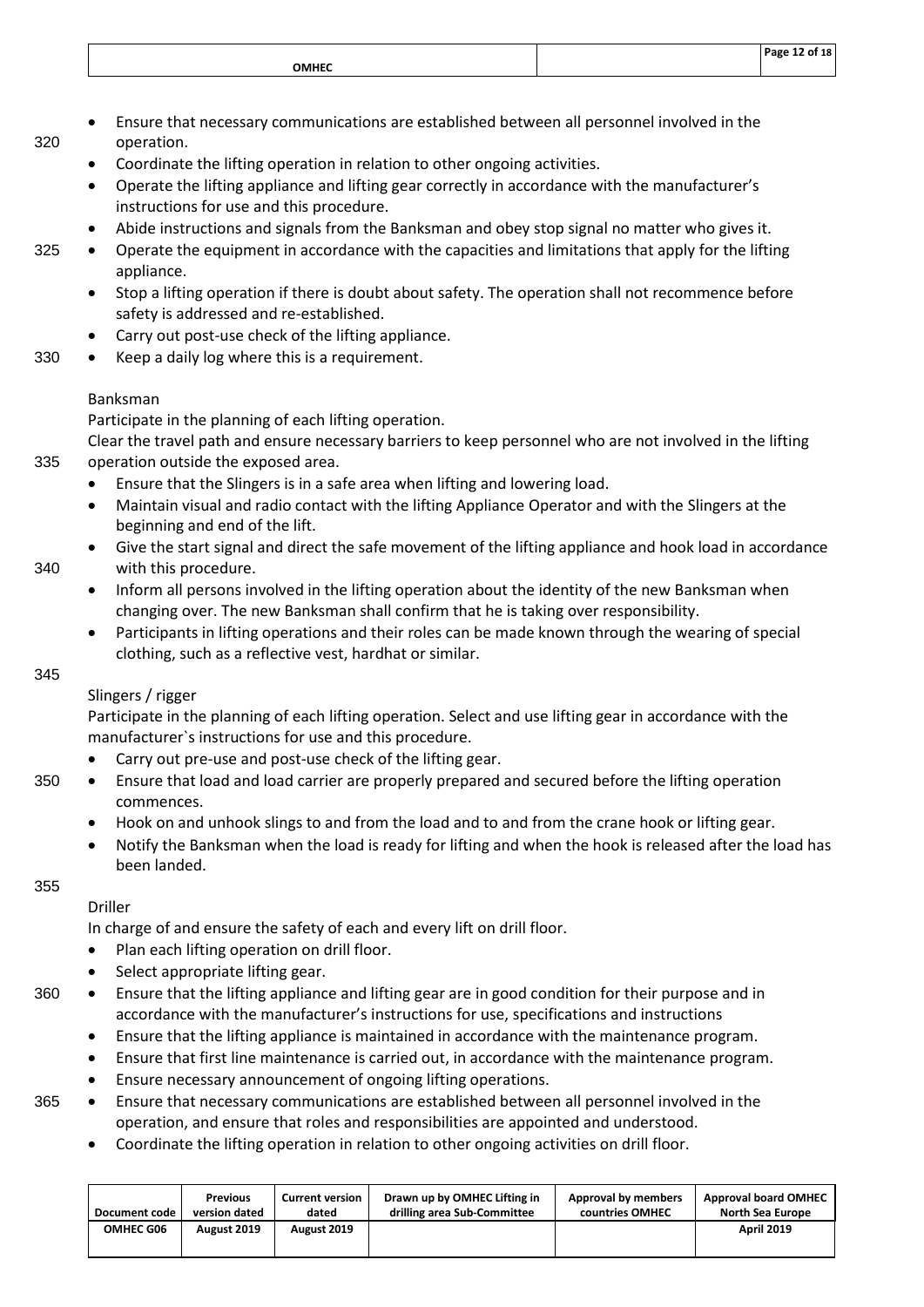| OMHEC |  | of 18<br>. Dogo |
|-------|--|-----------------|
|       |  |                 |

• Stop a lifting operation if there is doubt about safety. The operation shall not recommence before safety is addressed and re-established.

### Roughneck

370

Operate the lifting appliance and lifting gear correctly in accordance with the manufacturer's instructions for use and this procedure.

- Ensure that the lifting appliance and lifting gear are in good condition for their purpose and in 375 accordance with the manufacturer's instructions for use, specifications and instructions.
	- Follow instructions and signals from the appointed Banksman and obey stop signal no matter who gives it.
	- Operate the equipment in accordance with the capacities and limitations that apply for the lifting appliance.
- 380 Stop a lifting operation if there is doubt about safety. The operation shall not recommence before safety is addressed and re-established.
	- Carry out post-use check of the lifting appliance.

#### Subsea Engineer

- 385 Operate the lifting appliance and lifting gear in moon pool area correctly in accordance with the manufacturer's instructions for use and this procedure.
	- Ensure that the lifting appliance and lifting gear are in good condition for their purpose and in accordance with the manufacturer's instructions for use, specifications and instructions.
- Follow instructions and signals from the appointed Banksman and obey stop signal no matter who gives 390 it.
	- Operate the equipment in accordance with the capacities and limitations that apply for the lifting appliance.
	- Stop a lifting operation if there is doubt about safety. The operation shall not recommence before safety is addressed and re-established.
- 395 Carry out post-use check of the lifting appliance.

#### Derrick man

Operate the lifting appliance and lifting gear correctly in accordance with the manufacturer's instructions for use and this procedure.

- 400 Ensure that the lifting appliance and lifting gear are in good condition for their purpose and in accordance with the manufacturer's instructions for use, specifications and instructions.
	- Follow instructions and signals from the Banksman and obey stop signal no matter who gives it.
	- Operate the equipment in accordance with the capacities and limitations that apply for the lifting appliance.
- 405 Stop a lifting operation if there is doubt about safety. The operation shall not recommence before safety is addressed and re-established.
	- Carry out post-use check of the lifting appliance.

| Document code    | <b>Previous</b> | <b>Current version</b> | Drawn up by OMHEC Lifting in | Approval by members | <b>Approval board OMHEC</b> |
|------------------|-----------------|------------------------|------------------------------|---------------------|-----------------------------|
|                  | version dated   | dated                  | drilling area Sub-Committee  | countries OMHEC     | <b>North Sea Europe</b>     |
| <b>OMHEC G06</b> | August 2019     | August 2019            |                              |                     | <b>April 2019</b>           |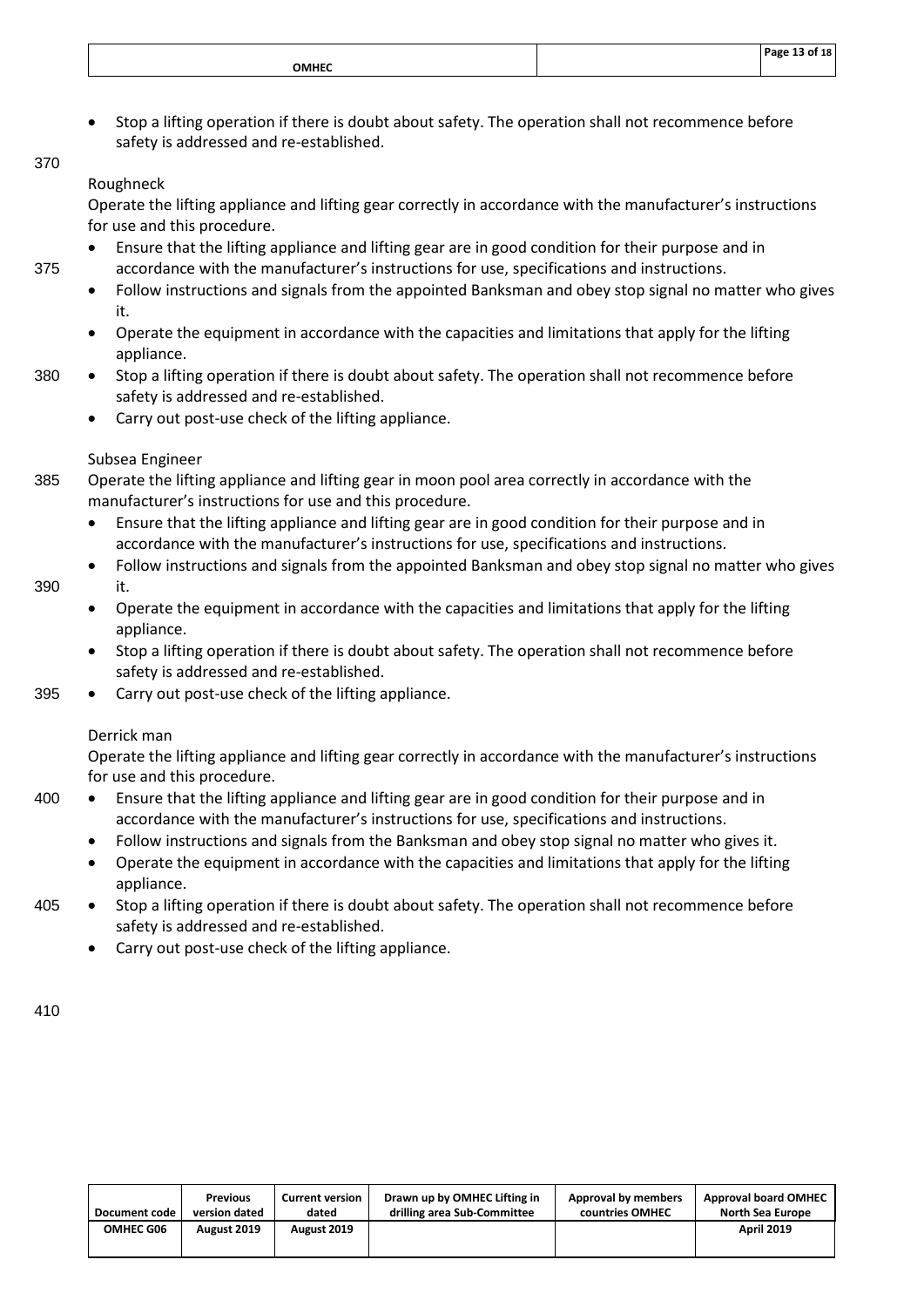|              | Page 14 of 18 |
|--------------|---------------|
| <b>OMHEC</b> |               |

# <sup>415</sup> **7 TRAINING AND COMPETENCE**

<span id="page-15-0"></span>All persons involved in planning/performing lifting and maintaining lifting equipment shall be trained and competent for their role.

Refresher training and periodic assessment is necessary to assure competence.

Ref. OMHEC guidance no. 03 Training standard of crane operator, rigger and banksman offshore.

| Document code    | <b>Previous</b><br>version dated | <b>Current version</b><br>dated | Drawn up by OMHEC Lifting in<br>drilling area Sub-Committee | Approval by members<br>countries OMHEC | <b>Approval board OMHEC</b><br><b>North Sea Europe</b> |
|------------------|----------------------------------|---------------------------------|-------------------------------------------------------------|----------------------------------------|--------------------------------------------------------|
| <b>OMHEC G06</b> | August 2019                      | August 2019                     |                                                             |                                        | <b>April 2019</b>                                      |
|                  |                                  |                                 |                                                             |                                        |                                                        |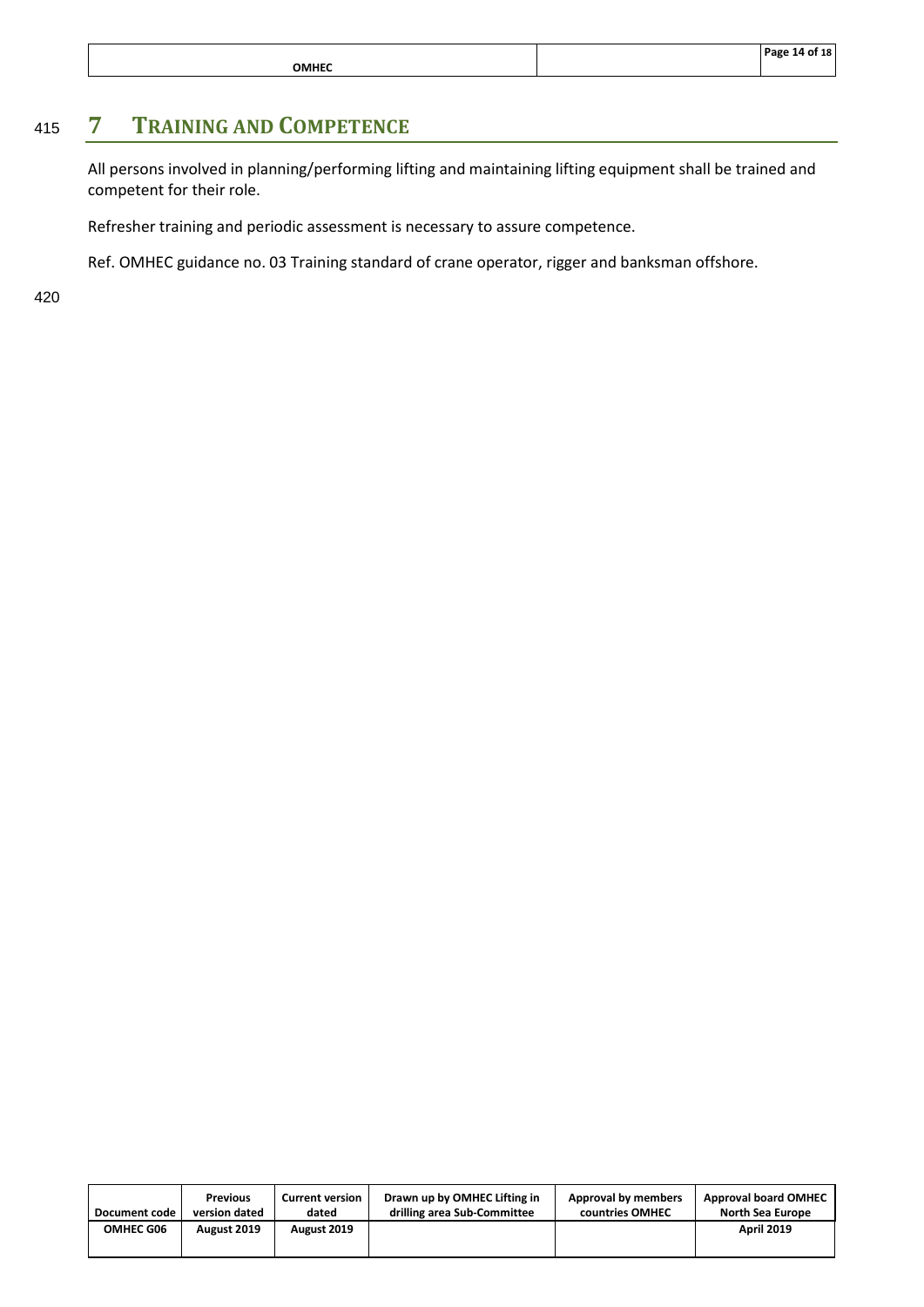#### <span id="page-16-0"></span>**8 MAINTENANCE AND VERIFICATION PROGRAM**

Maintenance and verification program must at least follow the recommendations from the user manual.

Maintenance and inspection to be carried out in accordance with a plan prepared from background 425 information supplied by the manufacturer, the user of the equipment and relevant to the environment prevailing at the worksite. See OMHEC G02 – Maintenance for lifting equipment and lifting appliances – for further information. And OMHEC G03 - Training standard of crane operator, rigger and banksman offshore.

#### <span id="page-16-1"></span>**8.1 Maintenance**

#### 430

The maintenance schedule to be based on manufacturer's recommendations, operating experience, applicable standards and failure modes. The schedule shall integrate preventative and predictive maintenance techniques. Maintenance schedules shall consider the effects of ageing and equipment utilization. Safety critical components and systems shall be identified, and arrangements made to ensure 435 they are adequately maintained. Where third parties provide their own lifting equipment, the Site Manager shall ensure that there is an auditable system that ensures the control, integrity and suitability of the equipment.

To ensure the integrity of lifting equipment, it shall be subject to a detailed/thorough examination by a qualified inspector who has sufficient detailed knowledge of its design, operation and failure modes to 440 recognise significant defects. The scope, methods and standards of that examination, and acceptance/rejection criteria shall be specified for all equipment. All maintenance must be carried out in accordance with manufacture user manual

#### <span id="page-16-2"></span>**8.2 EOC**

445

An EOC shall verify that the lifting equipment in drilling has been installed, tested and examined as satisfactory, and issue a certificate to this effect before it is put into operation.

Prior to installation an EOC shall carry out inspection and issue certificate and reports.

Whenever the lifting equipment in drilling has been modified, re-sited or subjected to a major repair, the 450 EOC shall verify that the equipment is fit for use and in accordance with applicable regulations and applied standards.

The owner of the lifting equipment in drilling should, by control of documentation issued by a recognised organisation or certifying or accreditation body, ensure that the EOC has sufficient competence (theoretical knowledge and practical experience) to understand the design, calculations and operation of the lifting 455 equipment and to carry out the necessary examinations and tests.

See OMHEC Guidance 01. Competence and skills requirements for an enterprise of competence (EOC) of offshore cranes.

| Document code | <b>Previous</b> | <b>Current version</b> | Drawn up by OMHEC Lifting in | Approval by members | <b>Approval board OMHEC</b> |
|---------------|-----------------|------------------------|------------------------------|---------------------|-----------------------------|
|               | version dated   | dated                  | drilling area Sub-Committee  | countries OMHEC     | North Sea Europe            |
| OMHEC G06     | August 2019     | August 2019            |                              |                     | <b>April 2019</b>           |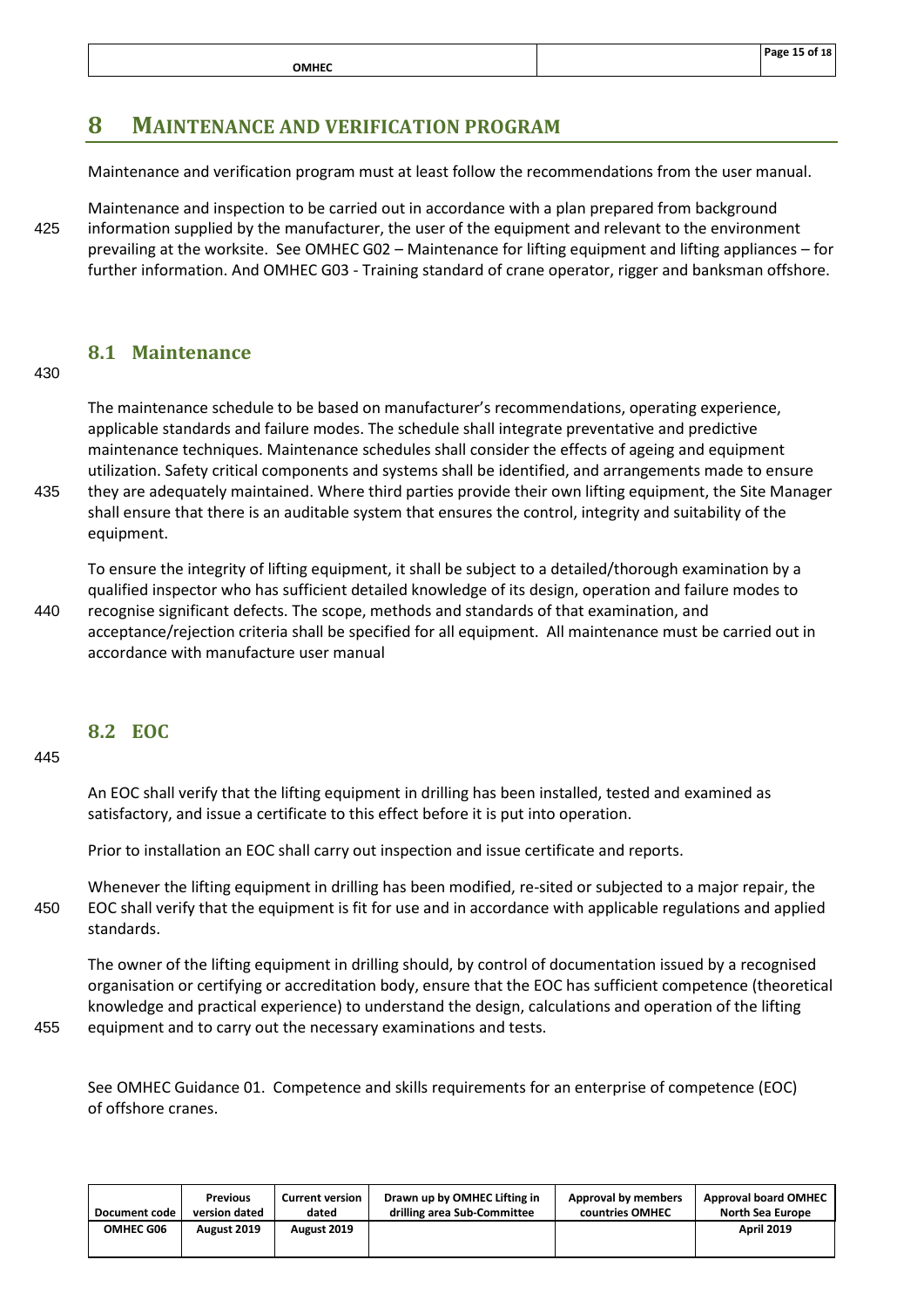|             | מס פני<br>18 |
|-------------|--------------|
| <br>_______ |              |
|             |              |

# <span id="page-17-0"></span><sup>460</sup> **9 PROCEDURAL CONTROLS**

Procedures shall be prepared for each installation covering the following areas:

- Necessary operational limitations for each lifting appliance, weather, boat calls etc.
- 465 Allocation of roles (related to job position).
	- Prohibited zones for lifting operations (crane limitation chart).
		- Lifting over pressurised area, dangerous goods etc.
		- Deck load limitation chart.
	- Placement and handling of different types of load, chemicals, radioactive sources, trace elements,

#### 470 • explosives etc.

- Access to dangerous goods in the event of need to move it because of an emergency, e.g. fire.
- Simultaneous operations.
- Special lifting operations.
- Necessary barring off areas on the travel path.
- 475 Radios and use of correct channel.
	- Crane operations in connection with helicopter traffic.
	- Maintenance, inspection and control of lifting equipment and lifting gear.
	- Lifting operations related emergency situations.
	- Storage and follow-up of loose lifting equipment.
- 480 Emergency procedures.
	- Plan for bad weather.
	- Pipe handling in the drilling area and lifting to and from the drill floor.

#### Communication

#### 485

Failures in communications are often root causes of lifting incidents and can also be the most difficult to detect. Good training and adherence to correct procedures are vital but checking the actual situation at the worksite is of utmost importance. For example:

- are the personnel concerned all from the same company?
- 490 do they all understand a common language?
	- if not is there an established system of signals in strict use that they all know and understand?
	- is it displayed where the lift team will be able to see it?
	- what different methods of communication can be used?
- what communication is required between the worksite and the source of any technical assistance 495 elsewhere?
- 

#### Management of Change

Management of change (MoC) procedures can apply to all aspects of operations. Any member of the lifting 500 team can request a management of change procedure to be invoked and suspend the lift. Assessment should then be undertaken to determine if a MoC is required. If it is required, the lift should not resume until the MoC procedures have been approved and implemented.

For further guidance on MoC refer to IMCA SEL 001 - [Guidelines for the Management of Change.](http://www.imca-int.com/media/74095/imcasel001.pdf)

| Document code    | <b>Previous</b> | <b>Current version</b> | Drawn up by OMHEC Lifting in | Approval by members | <b>Approval board OMHEC</b> |
|------------------|-----------------|------------------------|------------------------------|---------------------|-----------------------------|
|                  | version dated   | dated                  | drilling area Sub-Committee  | countries OMHEC     | <b>North Sea Europe</b>     |
| <b>OMHEC G06</b> | August 2019     | August 2019            |                              |                     | <b>April 2019</b>           |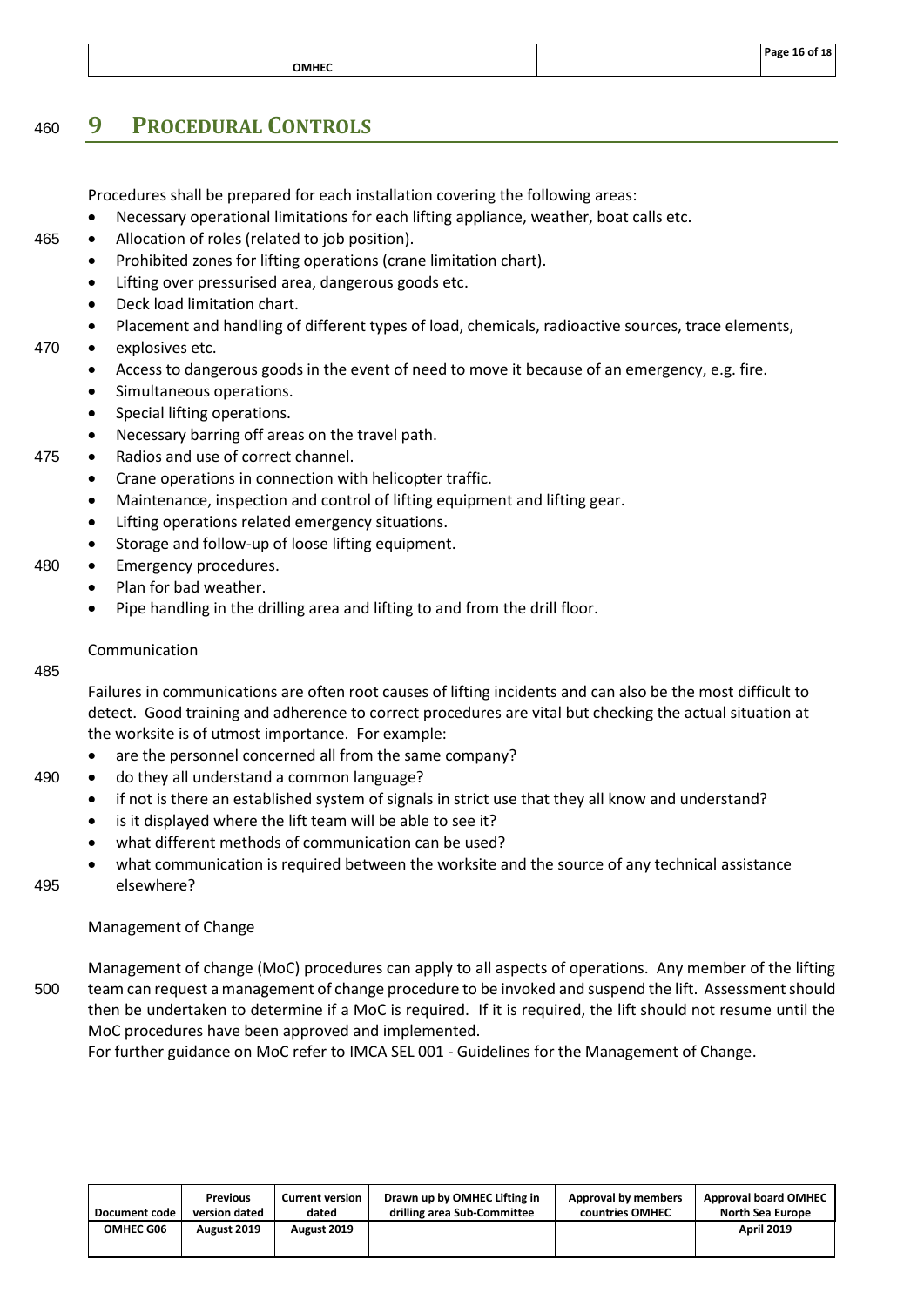|              | 18<br>דה<br>. |
|--------------|---------------|
| <b>OMHEC</b> |               |
|              |               |

# <span id="page-18-0"></span><sup>505</sup> **10 TERMS, DEFINITIONS AND ABBREVIATIONS**

#### **Man-riding**

The action of lifting or lowering a person directly attached to the line from a hoist or winch. Normally associated with drill rig operations.

510

# **SDLA**

Special designed lifting accessories in the drilling area, comprises, but is not limited to, the equipment listed in chapter 3.

#### 515 **HIRA**

Hazard Identification and Risk Assessment

#### **IOGP**

International Association of Oil and Gas Producers

| Document code | <b>Previous</b> | <b>Current version</b> | Drawn up by OMHEC Lifting in | Approval by members | <b>Approval board OMHEC</b> |
|---------------|-----------------|------------------------|------------------------------|---------------------|-----------------------------|
|               | version dated   | dated                  | drilling area Sub-Committee  | countries OMHEC     | North Sea Europe            |
| OMHEC G06     | August 2019     | August 2019            |                              |                     | <b>April 2019</b>           |